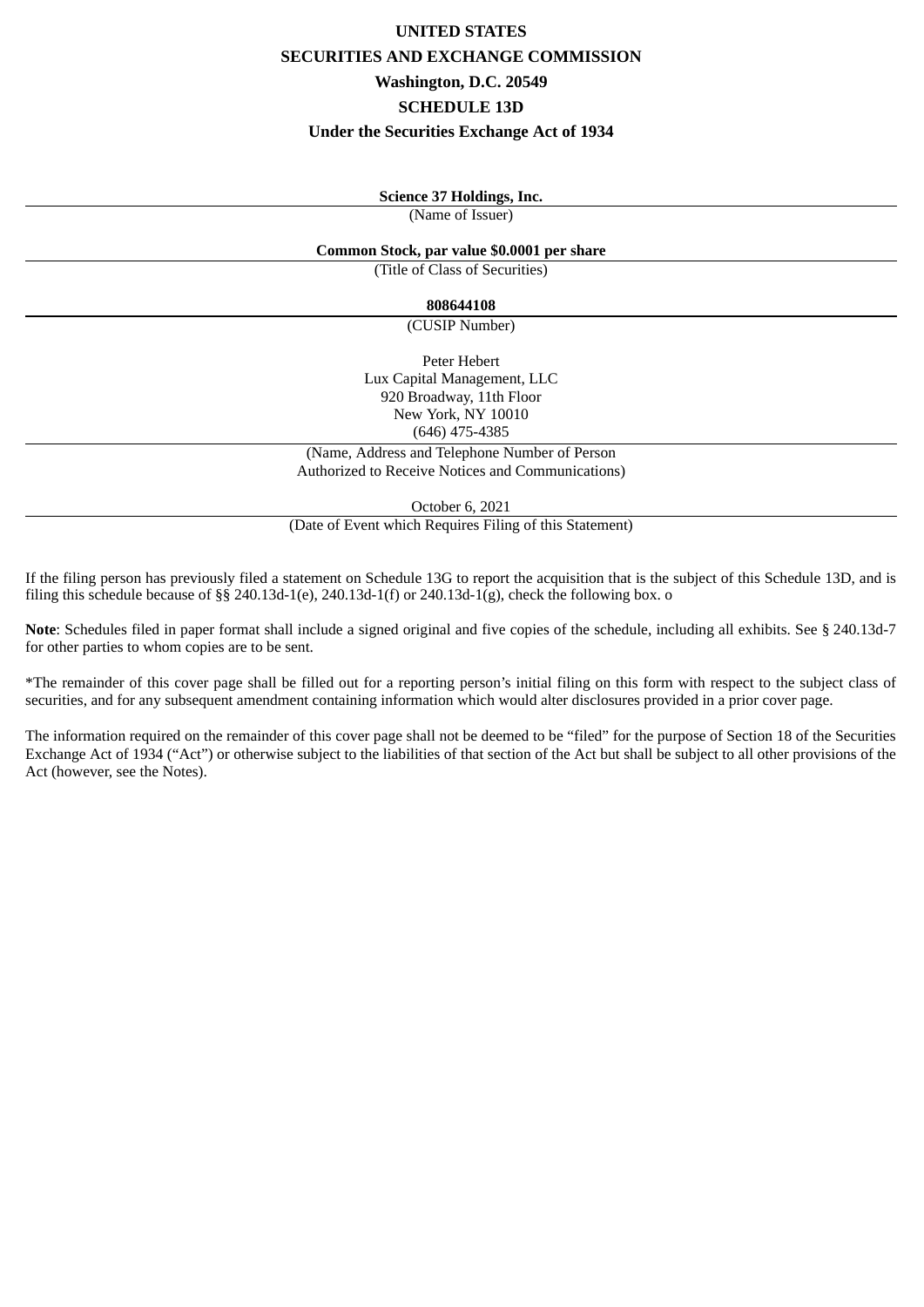# CUSIP No. 808644108 1. Names of reporting persons

Lux Capital Management, LLC

2. Check the appropriate box if a member of a group (see instructions)

(a)  $[ ]$  (b)  $[ ]$ 

3. SEC Use Only

4. Source of funds (see instructions)

WC (see Item 3)

5. Check if disclosure of legal proceedings is required pursuant to Items 2(d) or 2(e)

 $\lceil$   $\rceil$ 

6. Citizenship or place of organization United States

| Number of           | 7. Sole voting power         | 0           |
|---------------------|------------------------------|-------------|
| shares beneficially | 8. Shared voting power       | 15,164,556* |
| owned by            |                              |             |
| each reporting      | 9. Sole dispositive power    | 0           |
| person with         | 10. Shared dispositive power | 15,164,556* |

# 11. Aggregate amount beneficially owned by each reporting person 15,164,556\* 15,164,556\*

12. Check if the aggregate amount in Row (11) excludes certain shares (see instructions) [ ]

13. Percent of class represented by amount in Row (11) 13.2%\* 14. Type of reporting person (see instructions) PN

\*As of October 6, 2021 (the "Event Date"), Lux Capital Management, LLC ("LCM") may be deemed to beneficially own an aggregate of 15,164,556 shares of Common Stock, par value \$0.0001 per share (the "Common Stock"), of Science 37 Holdings, Inc. (the "Issuer") reported as follows: (i) 11,658,666 shares of Common Stock held directly by Lux Ventures IV, L.P. ("LVIV"); and (ii) 3,505,890 shares of Common Stock held directly by Lux Co-Invest Opportunities, L.P. ("LCIO"). Lux Venture Partners IV, LLC ("LVP") is the general partner of LVIV and exercises voting and dispositive power over the shares held by LVIV. Lux Co-Invest Partners, LLC ("LCP") is the general partner of LCIO and exercises voting and dispositive power over the shares held by LCIO. LCM serves as the investment manager for each of LVP and LCP and, as such, may be deemed to share voting and dispositive power for the shares held by each of LVIV and LCIO. As a result of the foregoing, for purposes of Rule 13d-3 under the Securities Exchange Act of 1934, as amended, LCM may be deemed to beneficially own 15,164,556 shares of Common Stock of the Issuer, representing 13.2% of the shares of Common Stock of the Issuer deemed issued and outstanding as of the Event Date.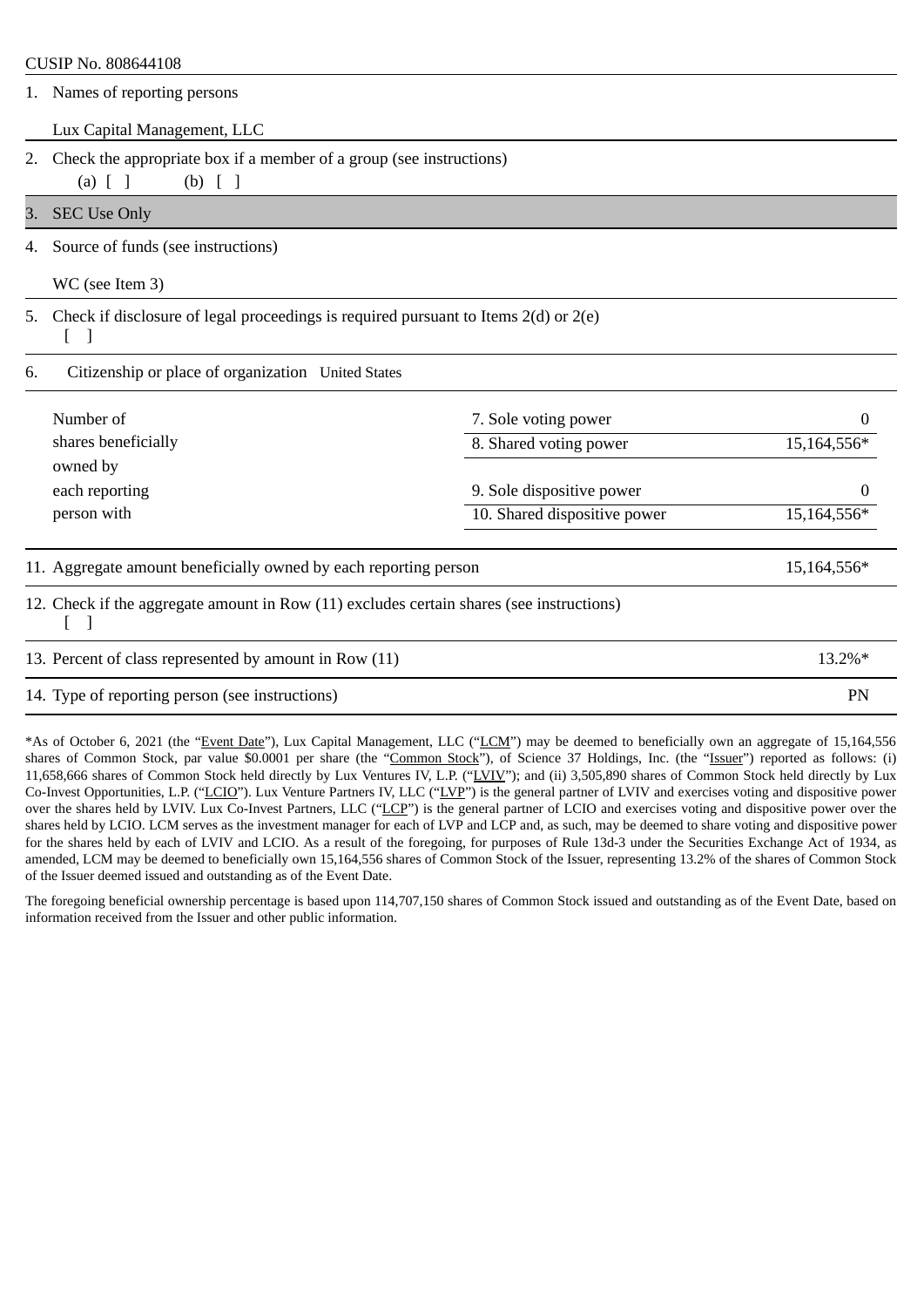## CUSIP No. 808644108

| 1. | Names of reporting persons |  |
|----|----------------------------|--|
|    |                            |  |

Lux Ventures IV, L.P.

2. Check the appropriate box if a member of a group (see instructions) (a) [ ] (b) [ ]

3. SEC Use Only

4. Source of funds (see instructions)

WC (see Item 3)

5. Check if disclosure of legal proceedings is required pursuant to Items 2(d) or 2(e)

[ ]

6. Citizenship or place of organization United States

| 8. Shared voting power       | 11,658,666* |
|------------------------------|-------------|
|                              |             |
| 9. Sole dispositive power    |             |
| 10. Shared dispositive power | 11,658,666* |
|                              |             |

12. Check if the aggregate amount in Row (11) excludes certain shares (see instructions) [ ]

| 13. Percent of class represented by amount in Row (11) | $10.1\%*$ |
|--------------------------------------------------------|-----------|
| 14. Type of reporting person (see instructions)        | PN        |

\*As of October 6, 2021 (the "Event Date"), Lux Ventures IV, L.P. directly owns 11,658,666 shares of Common Stock, par value \$0.0001 per share (the "Common Stock"), of Science 37 Holdings, Inc. (the "Issuer"), representing 10.1% of the shares of Common Stock of the Issuer deemed issued and outstanding as of the Event Date.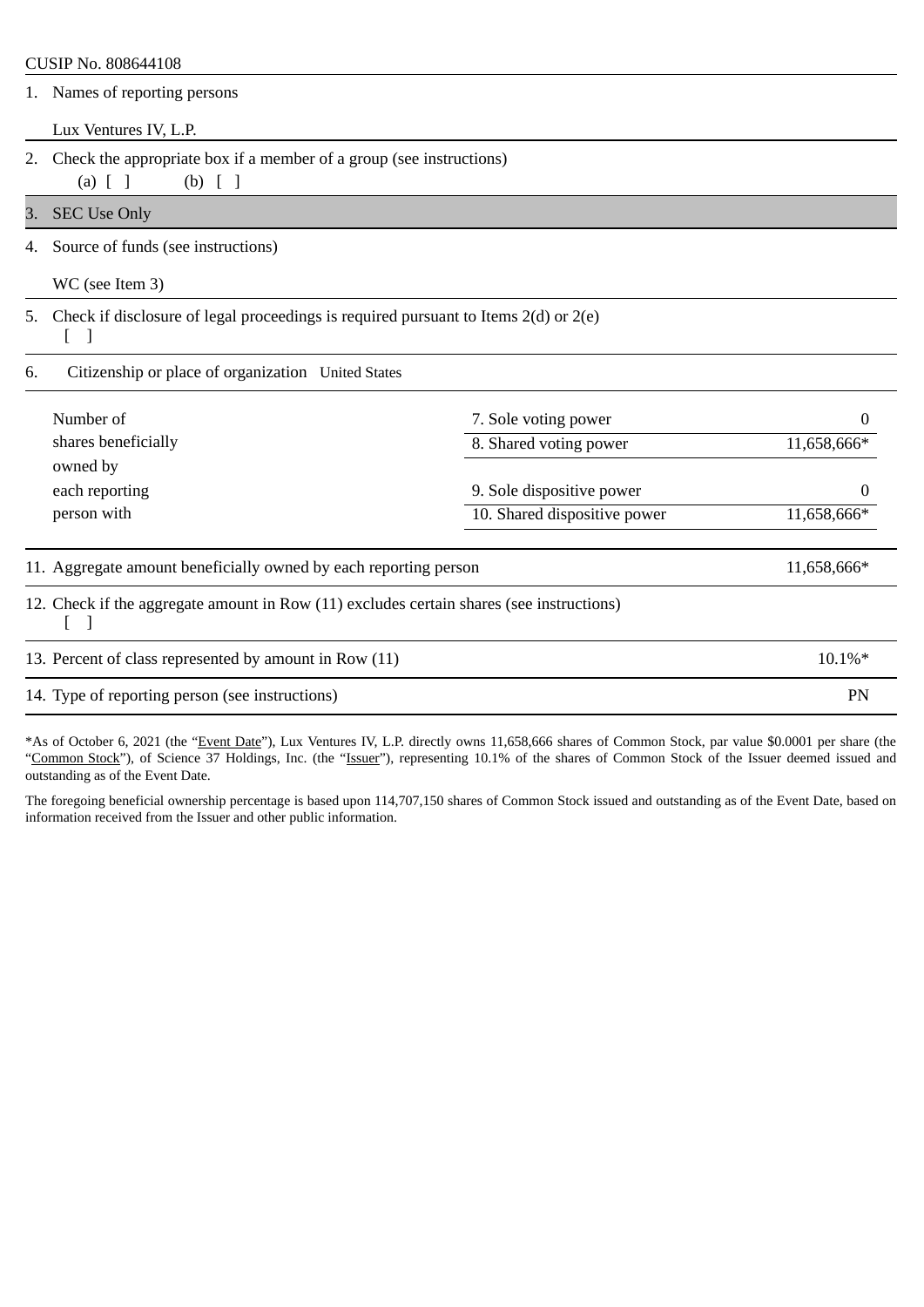| CUSIP No. 808644108                                                                                                 |                                                    |            |  |
|---------------------------------------------------------------------------------------------------------------------|----------------------------------------------------|------------|--|
| Names of reporting persons<br>1.                                                                                    |                                                    |            |  |
| Lux Co-Invest Opportunities, L.P.                                                                                   |                                                    |            |  |
| Check the appropriate box if a member of a group (see instructions)<br>2.                                           |                                                    |            |  |
| $(a)$ $[$ $]$<br>$(b)$ [ ]                                                                                          |                                                    |            |  |
| <b>SEC Use Only</b><br>3.                                                                                           |                                                    |            |  |
| Source of funds (see instructions)<br>4.                                                                            |                                                    |            |  |
| WC (see Item 3)                                                                                                     |                                                    |            |  |
| Check if disclosure of legal proceedings is required pursuant to Items $2(d)$ or $2(e)$<br>5.<br>$\lceil$ 1         |                                                    |            |  |
| 6.                                                                                                                  | Citizenship or place of organization United States |            |  |
| Number of                                                                                                           | 7. Sole voting power                               | 0          |  |
| shares beneficially                                                                                                 | 8. Shared voting power                             | 3,505,890* |  |
| owned by                                                                                                            |                                                    |            |  |
| each reporting                                                                                                      | 9. Sole dispositive power                          | 0          |  |
| person with                                                                                                         | 10. Shared dispositive power                       | 3,505,890* |  |
| 11. Aggregate amount beneficially owned by each reporting person                                                    |                                                    | 3,505,890* |  |
| 12. Check if the aggregate amount in Row (11) excludes certain shares (see instructions)<br>$\lfloor \quad \rfloor$ |                                                    |            |  |
| 13. Percent of class represented by amount in Row (11)                                                              |                                                    | $3.1\%*$   |  |
| 14. Type of reporting person (see instructions)                                                                     |                                                    | <b>PN</b>  |  |

\*As of October 6, 2021 (the "Event Date"), Lux Co-Invest Opportunities, L.P. directly owns 3,505,890 shares of Common Stock, par value \$0.0001 per share (the "Common Stock"), of Science 37 Holdings, Inc. (the "Issuer"), representing 3.1% of the shares of Common Stock of the Issuer deemed issued and outstanding as of the Event Date.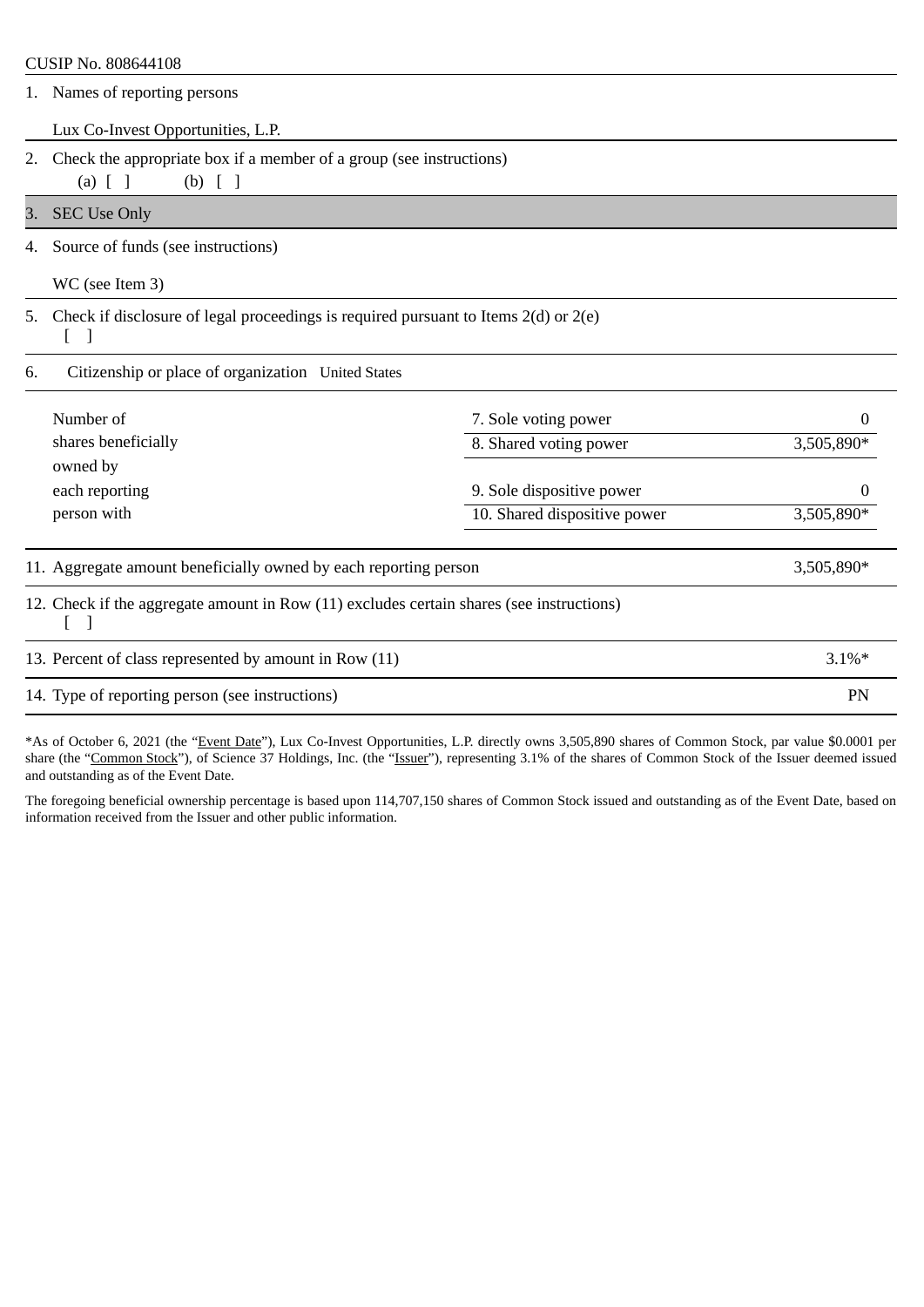|                                                          | CUSIP No. 808644108                                                                               |                              |             |  |
|----------------------------------------------------------|---------------------------------------------------------------------------------------------------|------------------------------|-------------|--|
|                                                          | 1. Names of reporting persons                                                                     |                              |             |  |
|                                                          | Lux Venture Partners IV, LLC                                                                      |                              |             |  |
| 2.                                                       | Check the appropriate box if a member of a group (see instructions)<br>$(a)$ $[$ $]$<br>$(b)$ [ ] |                              |             |  |
| 3.                                                       | <b>SEC Use Only</b>                                                                               |                              |             |  |
| 4.                                                       | Source of funds (see instructions)                                                                |                              |             |  |
|                                                          | WC (see Item 3)                                                                                   |                              |             |  |
| 5.                                                       | Check if disclosure of legal proceedings is required pursuant to Items $2(d)$ or $2(e)$           |                              |             |  |
| Citizenship or place of organization United States<br>6. |                                                                                                   |                              |             |  |
|                                                          | Number of                                                                                         | 7. Sole voting power         | 0           |  |
|                                                          | shares beneficially                                                                               | 8. Shared voting power       | 11,658,666* |  |
|                                                          | owned by<br>each reporting                                                                        | 9. Sole dispositive power    | 0           |  |
|                                                          | person with                                                                                       | 10. Shared dispositive power | 11,658,666* |  |
|                                                          | 11. Aggregate amount beneficially owned by each reporting person                                  |                              | 11,658,666* |  |
|                                                          | 12. Check if the aggregate amount in Row (11) excludes certain shares (see instructions)<br>-1    |                              |             |  |
|                                                          | 13. Percent of class represented by amount in Row (11)                                            |                              | 10.1%*      |  |
|                                                          |                                                                                                   |                              |             |  |

14. Type of reporting person (see instructions) PN

\*As of October 6, 2021 (the "Event Date"), Lux Venture Partners IV, LLC ("LVP") may be deemed to beneficially own 11,658,666 shares of Common Stock, par value \$0.0001 per share (the "Common Stock"), of Science 37 Holdings, Inc. (the "Issuer") held directly by Lux Ventures IV, L.P. ("LVIV"). LVP is the general partner of LVIV and exercises voting and dispositive power over the shares held by LVIV. As a result of the foregoing, for purposes of Rule 13d-3 under the Securities Exchange Act of 1934, as amended, LVP may be deemed to beneficially own 11,658,666 shares of Common Stock of the Issuer, representing 10.1% of the shares of Common Stock of the Issuer deemed issued and outstanding as of the Event Date.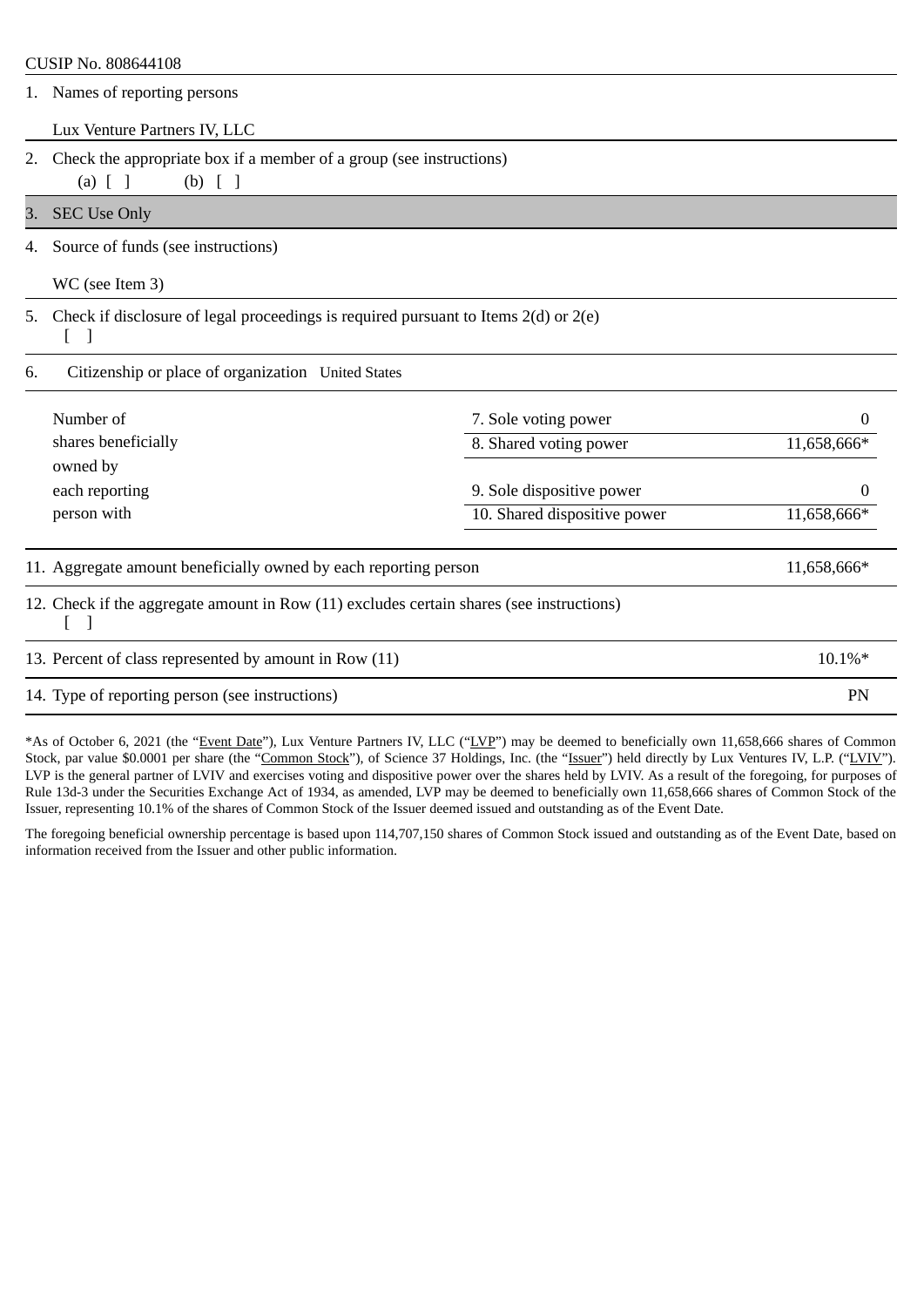|                                                                                               | CUSIP No. 808644108                                                                                 |                              |            |  |
|-----------------------------------------------------------------------------------------------|-----------------------------------------------------------------------------------------------------|------------------------------|------------|--|
|                                                                                               | 1. Names of reporting persons                                                                       |                              |            |  |
|                                                                                               | Lux Co-Invest Partners, LLC                                                                         |                              |            |  |
| 2.                                                                                            | Check the appropriate box if a member of a group (see instructions)<br>$(a)$ $[$ $]$<br>$(b)$ [ ]   |                              |            |  |
| <b>SEC Use Only</b><br>3.                                                                     |                                                                                                     |                              |            |  |
| 4.                                                                                            | Source of funds (see instructions)                                                                  |                              |            |  |
|                                                                                               | WC (see Item 3)                                                                                     |                              |            |  |
| Check if disclosure of legal proceedings is required pursuant to Items $2(d)$ or $2(e)$<br>5. |                                                                                                     |                              |            |  |
| 6.                                                                                            | Citizenship or place of organization United States                                                  |                              |            |  |
|                                                                                               | Number of                                                                                           | 7. Sole voting power         | 0          |  |
|                                                                                               | shares beneficially                                                                                 | 8. Shared voting power       | 3,505,890* |  |
|                                                                                               | owned by<br>each reporting                                                                          | 9. Sole dispositive power    | 0          |  |
|                                                                                               | person with                                                                                         | 10. Shared dispositive power | 3,505,890* |  |
|                                                                                               | 11. Aggregate amount beneficially owned by each reporting person                                    |                              | 3,505,890* |  |
|                                                                                               | 12. Check if the aggregate amount in Row (11) excludes certain shares (see instructions)<br>$\perp$ |                              |            |  |
|                                                                                               | 13. Percent of class represented by amount in Row (11)                                              |                              | $3.1\%*$   |  |
|                                                                                               |                                                                                                     |                              |            |  |

14. Type of reporting person (see instructions) PN

\*As of October 6, 2021 (the "Event Date"), Lux Co-Invest Partners, LLC ("LCP") may be deemed to beneficially own 3,505,890 shares of Common Stock, par value \$0.0001 per share (the "Common Stock"), of Science 37 Holdings, Inc. (the "Issuer") held directly by Lux Co-Invest Opportunities, L.P. ("LCIO"). LCP is the general partner of LCIO and exercises voting and dispositive power over the shares held by LCIO. As a result of the foregoing, for purposes of Rule 13d-3 under the Securities Exchange Act of 1934, as amended, LCP may be deemed to beneficially own 3,505,890 shares of Common Stock of the Issuer, representing 3.1% of the shares of Common Stock of the Issuer deemed issued and outstanding as of the Event Date.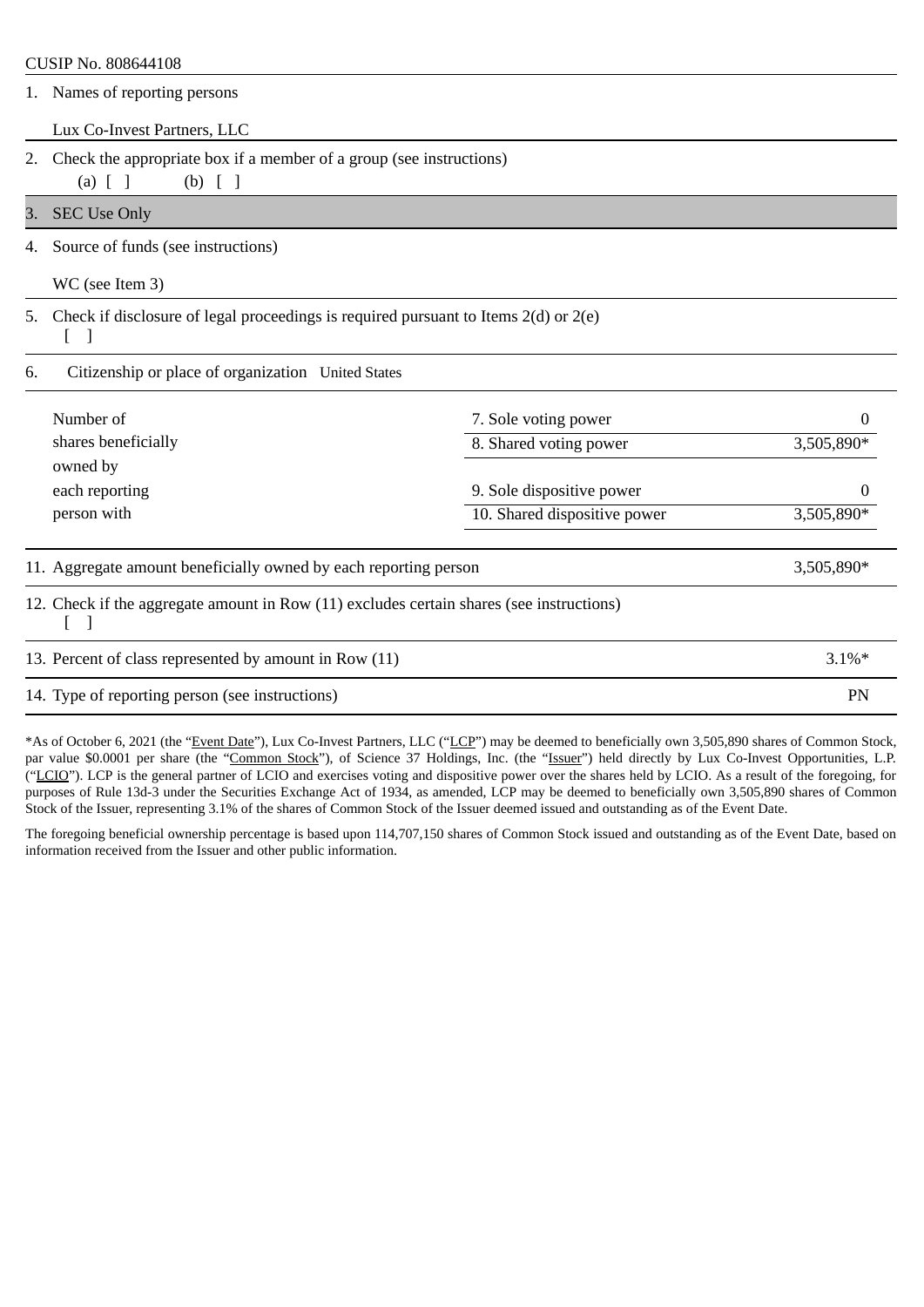## CUSIP No. 808644108

|                                                          | 1. Names of reporting persons                                                                     |                              |             |  |
|----------------------------------------------------------|---------------------------------------------------------------------------------------------------|------------------------------|-------------|--|
|                                                          | Peter Hebert                                                                                      |                              |             |  |
| 2.                                                       | Check the appropriate box if a member of a group (see instructions)<br>$(b)$ [ ]<br>$(a)$ $[$ $]$ |                              |             |  |
| 3.                                                       | <b>SEC Use Only</b>                                                                               |                              |             |  |
| 4.                                                       | Source of funds (see instructions)                                                                |                              |             |  |
|                                                          | WC (see Item 3)                                                                                   |                              |             |  |
| 5.                                                       | Check if disclosure of legal proceedings is required pursuant to Items $2(d)$ or $2(e)$           |                              |             |  |
| Citizenship or place of organization United States<br>6. |                                                                                                   |                              |             |  |
|                                                          | Number of                                                                                         | 7. Sole voting power         | 0           |  |
|                                                          | shares beneficially                                                                               | 8. Shared voting power       | 15,164,556* |  |
|                                                          | owned by                                                                                          |                              |             |  |
|                                                          | each reporting                                                                                    | 9. Sole dispositive power    | 0           |  |
|                                                          | person with                                                                                       | 10. Shared dispositive power | 15,164,556* |  |
|                                                          | 11. Aggregate amount beneficially owned by each reporting person                                  |                              | 15,164,556* |  |
|                                                          | 12. Check if the aggregate amount in Row (11) excludes certain shares (see instructions)          |                              |             |  |
|                                                          | 13. Percent of class represented by amount in Row (11)                                            |                              | $13.2*$     |  |

14. Type of reporting person (see instructions) **IN** IN

\*As of October 6, 2021 (the "Event Date"), Peter Hebert ("Mr. Hebert") may be deemed to beneficially own an aggregate of 15,164,556 shares of Common Stock, par value \$0.0001 per share (the "Common Stock"), of Science 37 Holdings, Inc. (the "Issuer") reported as follows: (i) 11,658,666 shares of Common Stock held directly by Lux Ventures IV, L.P. ("LVIV"); and (ii) 3,505,890 shares of Common Stock held directly by Lux Co-Invest Opportunities, L.P. ("LCIO"). Lux Venture Partners IV, LLC ("LVP") is the general partner of LVIV and exercises voting and dispositive power over the shares held by LVIV. Lux Co-Invest Partners, LLC ("LCP") is the general partner of LCIO and exercises voting and dispositive power over the shares held by LCIO. Mr. Hebert is a manager of LVP and LCP and, as such, may be deemed to share voting and dispositive power for the shares held by each of LVIV and LCIO. As a result of the foregoing, for purposes of Rule 13d-3 under the Securities Exchange Act of 1934, as amended, Mr. Hebert may be deemed to beneficially own 15,164,556 shares of Common Stock of the Issuer, representing 13.2% of the shares of Common Stock of the Issuer deemed issued and outstanding as of the Event Date.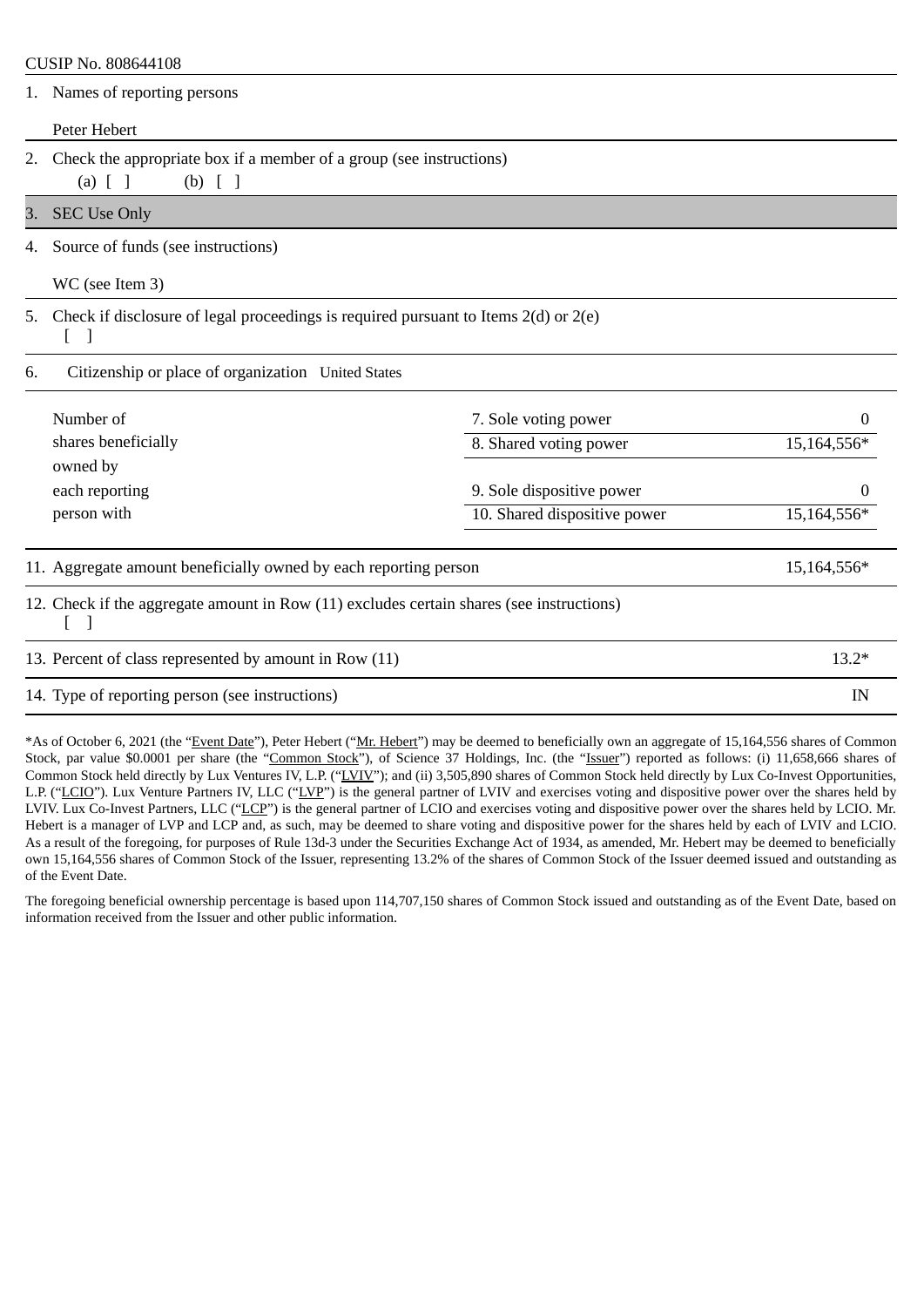# CUSIP No. 808644108

|                                                                                          | 1. Names of reporting persons                                                                     |                              |             |  |
|------------------------------------------------------------------------------------------|---------------------------------------------------------------------------------------------------|------------------------------|-------------|--|
|                                                                                          | Josh Wolfe                                                                                        |                              |             |  |
| 2.                                                                                       | Check the appropriate box if a member of a group (see instructions)<br>$(a)$ $[$ $]$<br>$(b)$ [ ] |                              |             |  |
| 3.                                                                                       | <b>SEC Use Only</b>                                                                               |                              |             |  |
| 4.                                                                                       | Source of funds (see instructions)                                                                |                              |             |  |
|                                                                                          | WC (see Item 3)                                                                                   |                              |             |  |
| 5.                                                                                       | Check if disclosure of legal proceedings is required pursuant to Items $2(d)$ or $2(e)$           |                              |             |  |
| Citizenship or place of organization United States<br>6.                                 |                                                                                                   |                              |             |  |
|                                                                                          | Number of                                                                                         | 7. Sole voting power         | 0           |  |
|                                                                                          | shares beneficially                                                                               | 8. Shared voting power       | 15,164,556* |  |
|                                                                                          | owned by                                                                                          |                              |             |  |
|                                                                                          | each reporting                                                                                    | 9. Sole dispositive power    |             |  |
|                                                                                          | person with                                                                                       | 10. Shared dispositive power | 15,164,556* |  |
|                                                                                          | 11. Aggregate amount beneficially owned by each reporting person                                  |                              | 15,164,556* |  |
| 12. Check if the aggregate amount in Row (11) excludes certain shares (see instructions) |                                                                                                   |                              |             |  |
|                                                                                          | 13. Percent of class represented by amount in Row (11)                                            |                              | $13.2*$     |  |
|                                                                                          |                                                                                                   |                              |             |  |

14. Type of reporting person (see instructions) IN

\*As of October 6, 2021 (the "Event Date"), Josh Wolfe ("Mr. Wolfe") may be deemed to beneficially own an aggregate of 15,164,556 shares of Common Stock, par value \$0.0001 per share (the "Common Stock"), of Science 37 Holdings, Inc. (the "Issuer") reported as follows: (i) 11,658,666 shares of Common Stock held directly by Lux Ventures IV, L.P. ("LVIV"); and (ii) 3,505,890 shares of Common Stock held directly by Lux Co-Invest Opportunities, L.P. ("LCIO"). Lux Venture Partners IV, LLC ("LVP") is the general partner of LVIV and exercises voting and dispositive power over the shares held by LVIV. Lux Co-Invest Partners, LLC ("LCP") is the general partner of LCIO and exercises voting and dispositive power over the shares held by LCIO. Mr. Wolfe is a manager of LVP and LCP and, as such, may be deemed to share voting and dispositive power for the shares held by each of LVIV and LCIO. As a result of the foregoing, for purposes of Rule 13d-3 under the Securities Exchange Act of 1934, as amended, Mr. Wolfe may be deemed to beneficially own 15,164,556 shares of Common Stock of the Issuer, representing 13.2% of the shares of Common Stock of the Issuer deemed issued and outstanding as of the Event Date.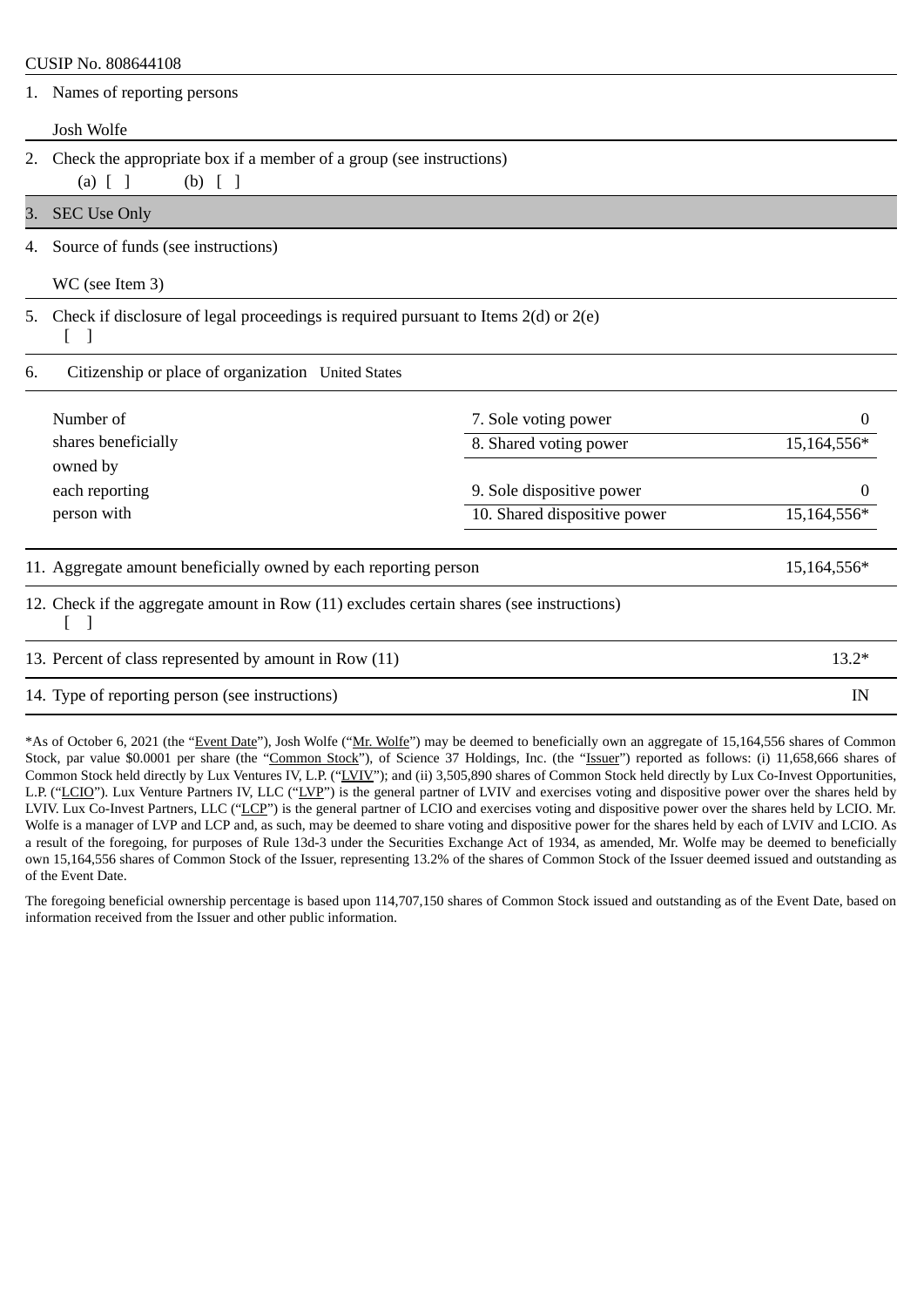#### Item 1. Security and Issuer

This Schedule 13D relates to the common stock, par value \$0.0001 per share (the "Common Stock"), of Science 37 Holdings, Inc. a Delaware corporation (the "<u>Issuer</u>"). The principal executive offices of the Issuer are located at 250 West 55<sup>th</sup> St., #3401, New York, New York 10019.

#### Item 2. **Identity and Background**

This Schedule 13D is being jointly filed by (i) Lux Capital Management, LLC ("LCM"), (ii) Lux Ventures IV, L.P. ("LVIV"), (iii) Lux Co-Invest Opportunities, L.P. ("LCIO"), (iv) Lux Venture Partners IV, LLC ("LVP"), (v) Lux Co-Invest Partners, LLC ("LCP"), (vi) Peter Hebert ("Mr. Hebert") and (vii) Josh Wolfe ("Mr. Wolfe"). Each of the foregoing is referred to as a "Reporting Person" and collectively as the "Reporting Persons."

The Common Stock is held directly by LVIV and LCIO, respectively. LVP is the general partner of LVIV and exercises voting and dispositive power over the shares held by LVIV. LCP is the general partner of LCIO and exercises voting and dispositive power over the shares held by LCIO. LCM serves as the investment manager for each of LVP and LCP and may be deemed to share voting and dispositive power for the shares held by each of LVIV and LCIO. Mr. Hebert and Mr. Wolfe are the sole managers of LVP and LCP and may be deemed to share voting and dispositive power for the shares held by each of LVIV and LCIO.

The address of the principal business office of each of the Reporting Persons is c/o Lux Capital Management, LLC, 920 Broadway, 11th Floor, New York, New York 10010.

The principal business of each of LVIV, LCIO, LVP and LCP is to invest in and assist growth-oriented businesses in the emerging science and technology industries. The principal business of LCM is to serve as the investment manager to certain investment funds. The principal business of each of Mr. Hebert and Mr. Wolfe is to serve as managing member of LCM and its affiliates.

None of the Reporting Persons or any of their respective executive officers has, during the last five years, been convicted in a criminal proceeding.

None of the Reporting Persons or any of their executive officers has, during the last five years, been a party to a civil proceeding of a judicial or administrative body of competent jurisdiction and as a result of such proceeding was or is subject to a judgment, decree or final order enjoining future violations of, or prohibiting or mandating activities subject to, federal or state securities laws or finding any violation with respect to such laws.

Each of LVIV, LCIO, LVP, LCP and LCM is organized under the laws of Delaware. Mr. Hebert and Mr. Wolfe are citizens of the United States.

#### Item 3. Source and Amount of Funds or Other Consideration

On October 6, 2021 (the "Event Date"), pursuant to that certain Agreement and Plan of Merger (the "Merger Agreement"), dated as of May 6, 2021, by and among the Issuer (f/k/a LifeSci Acquisition II Corp.), LifeSci Acquisition II Merger Sub, Inc., Inc. ("Merger Sub"), and Science 37, Inc. ("Legacy Science 37"), Merger Sub merged with and into Legacy Science 37, with Legacy Science 37 surviving as a wholly owned subsidiary of the Issuer (the "Merger"). Immediately prior to the consummation of the Merger, each share of common stock of Legacy Science 37 was converted into the right to receive approximately 1.8153 shares of Common Stock. LVIV received 11,658,666 shares in the Merger for no additional consideration. LCIO received 3,505,890 shares in the Merger for no additional consideration. Concurrent with the closing of the Merger, LCIO purchased 300,000 shares of Common Stock in a private placement (the "PIPE") at a purchase price of \$10.00 per share.

The common stock of Legacy Science 37 and the Common Stock purchased by LCIO in the PIPE was purchased with investment capital for an aggregate purchase price of approximately \$24,827,400.51.

The foregoing description of the Merger Agreement is a summary only and is qualified in its entirety by the actual terms of the agreement, which is incorporated herein by reference. See Item 7 "Material to be Filed as Exhibits."

#### Item 4. Purpose of Transaction

The Reporting Persons acquired the securities reported herein for investment in the ordinary course of business because of their belief that the Issuer represents an attractive investment based on the Issuer's business prospects and strategy. The Reporting Persons reserve the right to acquire, or cause to be acquired, additional securities of the Issuer, to dispose of, or cause to be disposed of, such securities at any time or to formulate other purposes, plans or proposals regarding the Issuer or any of its securities, to the extent deemed advisable in light of general investment and trading policies of the Reporting Persons, market conditions or other factors.

Except as set forth herein, the Reporting Persons do not have any plan or proposal that would relate to, or result in, any of the matters set forth under subsections (a) through (j) of Item 4 of Schedule 13D.

#### Item 5. Interest in Securities of the Issuer

As of the date hereof, each of LCM, Mr. Hebert and Mr. Wolfe may be deemed to beneficially own an aggregate of 15,164,556 shares of Common Stock, reported as follows: (i) 11,658,666 shares of Common Stock held directly by LVIV; and (ii) 3,505,890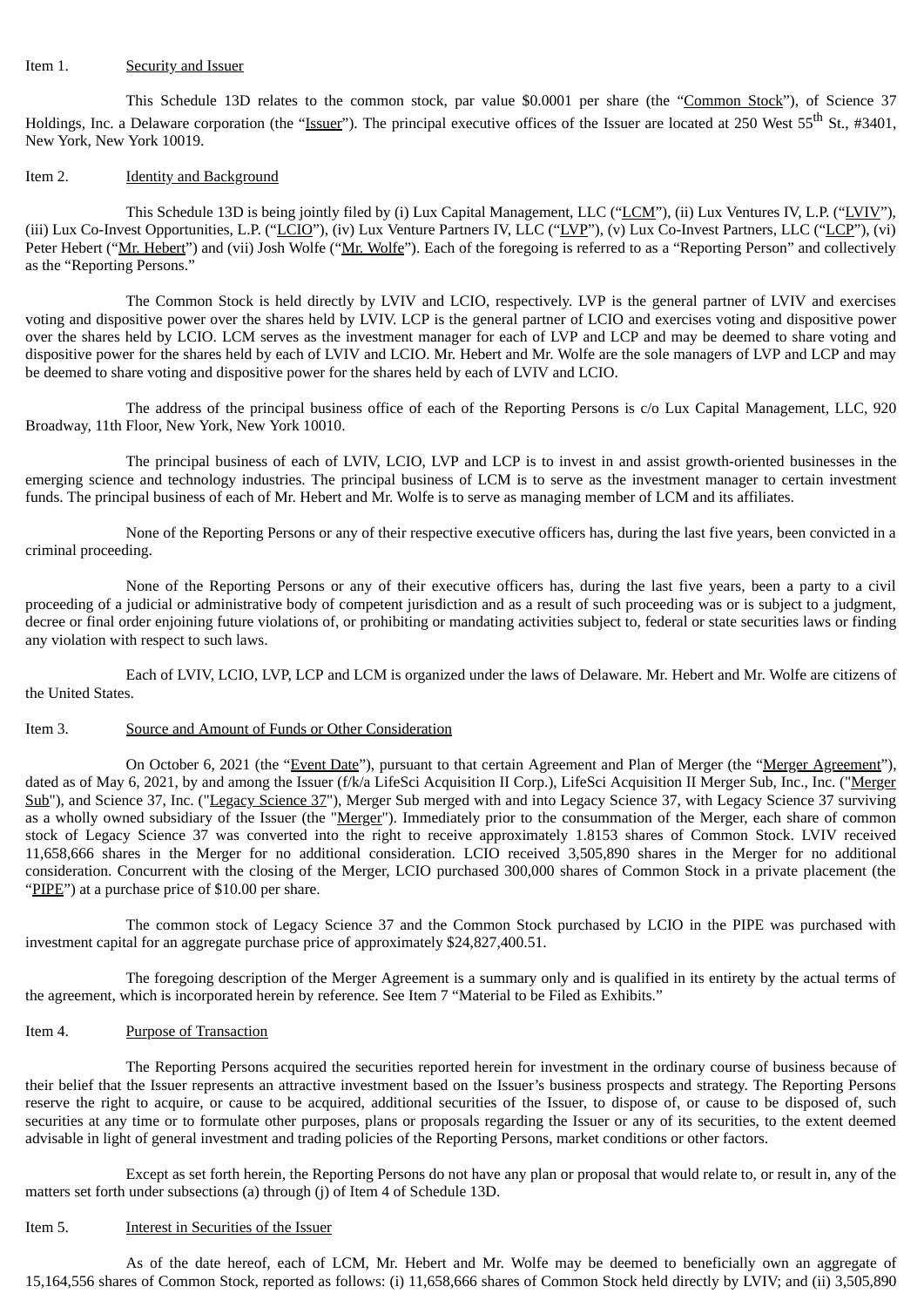shares of Common Stock held directly by LCIO. LVP may be deemed to beneficially own 11,658,666 shares of Common Stock held directly by LVIV. LCP may be deemed to beneficially own 3,505,890 shares of Common Stock held directly by LCIO. LVP is the general partner of LVIV and exercises voting and dispositive power over the shares held by LVIV. LCP is the general partner of LCIO and exercises voting and dispositive power over the shares held by LCIO. LCM serves as the investment manager for each of LVP and LCP and, as such, may be deemed to share voting and dispositive power for the shares held by each of LVIV and LCIO. Mr. Hebert and Mr. Wolfe are the sole managers of LVP and LCP and may be deemed to share voting and dispositive power for the shares held by each of LVIV and LCIO.

As a result of the foregoing, for purposes of Rule 13d-3 under the Securities Exchange Act of 1934, as amended, (i) each of LCM, Mr. Hebert and Mr. Wolfe may be deemed to beneficially own 15,164,556 shares of Common Stock of the Issuer, representing 13.2% of the shares of Common Stock of the Issuer deemed issued and outstanding as of the date hereof, (ii) LVP may be deemed to beneficially own 11,658,666 shares of Common Stock held directly by LVIV, representing 10.1% of the shares of Common Stock of the Issuer deemed issued and outstanding as of the date hereof, and (iii) LCP may be deemed to beneficially own 3,505,890 shares of Common Stock held directly by LCIO, representing 3.1% of the shares of Common Stock of the Issuer deemed issued and outstanding as of the date hereof.

The foregoing beneficial ownership percentage is based upon 114,707,150 shares of Common Stock issued and outstanding as of the Event Date, based on information received from the Issuer and other public information.

Except as set forth in this Schedule 13D, the Reporting Persons have not effected any transaction in the Common Stock, or securities convertible into, exercisable for or exchangeable for, shares of Common Stock in the last 60 days.

#### Item 6. Contracts, Arrangements, Understandings or Relationships With Respect to Securities of the Issuer

The information set forth in Items 3 and 5 of this Statement is incorporated herein by reference.

Currently, Mr. Adam Goulburn, a venture partner of LCM, serves on the Board of Directors of the Issuer. Mr. Goulburn, in his capacity as a director of the Issuer, may be entitled to receive cash compensation and equity compensation, including stock option or other equity awards, pursuant to the Issuer's nonemployee director compensation policy, in effect from time to time. All such director compensation has been assigned by Mr. Goulburn to LCM.

Pursuant to the terms of an Amended and Restated Registration Rights Agreement with the Issuer, dated October 6, 2021, certain holders of the Issuer's Common Stock, including LVIV and LCIO, are entitled to have certain shares registered for resale under the Securities Act of 1933, as amended.

The foregoing description of the Amended and Restated Registration Rights Agreement is a summary only and is qualified in its entirety by the actual terms of the agreement, which is incorporated herein by reference. See Item 7 "Material to be Filed as Exhibits."

Item 7. Material to be Filed as Exhibits

The following exhibits are incorporated into this Schedule 13D:

- Exhibit 1: Joint Filing Agreement, dated October 18, 2021, signed by each of the Reporting Persons inorder to confirm that this Schedule 13D (and any amendments hereto) are being filed on behalf of each of the Reporting Persons. Exhibit 2: Agreement and Plan of Merger, dated as of May 6, 2021, by and among LifeSci Acquisition II Corp., LifeSci
	- Acquisition II Merger Sub, Inc. and Science 37, Inc. (incorporated by reference to Exhibit 2.1 to the Issuer's Form 8-K filed with the SEC on May 7, 2021).
- Exhibit 3: Form of Amended and Restated Registration Rights Agreement, by and among Science 37 Holdings, Inc. and certain stockholders (incorporated by reference to Exhibit 10.4 to the Issuer's Form 8-K filed with the SEC on May 7, 2021).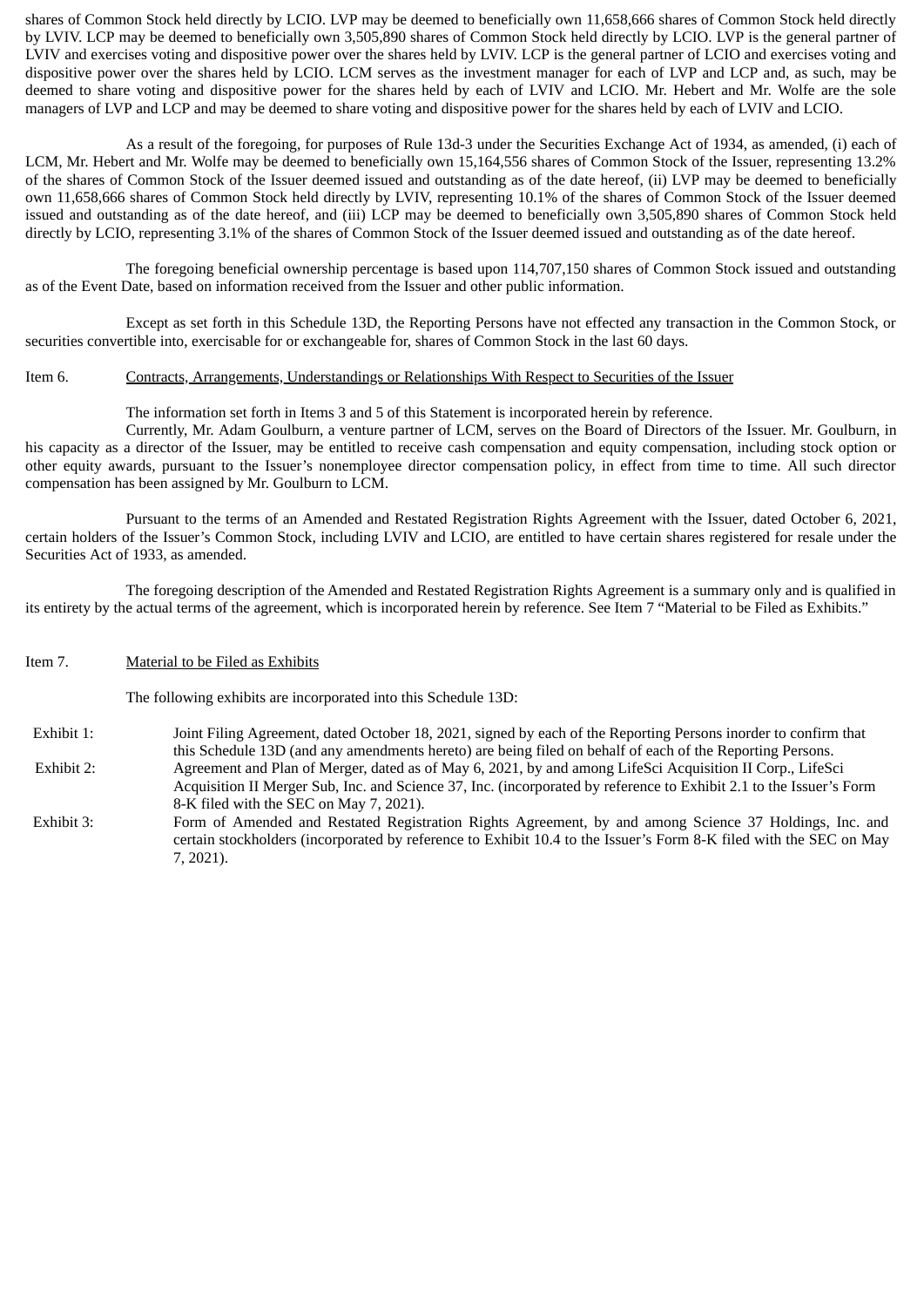# **Signature**

After reasonable inquiry and to the best of my knowledge and belief, I certify that the information set forth in this statement is true, complete and correct.

Dated: October 18, 2021

## **LUX CAPITAL MANAGEMENT, LLC**

By: /s/ Segolene Scarborough Segolene Scarborough, Attorney-in-Fact for Peter Hebert, Managing Member

# **LUX VENTURE PARTNERS IV, LLC**

By: /s/ Segolene Scarborough Segolene Scarborough, Attorney-in-Fact for Peter Hebert, Managing Member

## **LUX VENTURES IV, L.P.**

- By: LUX VENTURE PARTNERS IV, LLC
- Its: General Partner
- By: /s/ Segolene Scarborough Segolene Scarborough, Attorney-in-Fact for Peter Hebert, Managing Member

## **LUX CO-INVEST PARTNERS, LLC**

By: /s/ Segolene Scarborough Segolene Scarborough, Attorney-in-Fact for Peter Hebert, Managing Member

## **LUX CO-INVEST OPPORTUNITIES, L.P.**

- By: LUX CO-INVEST PARTNERS, LLC
- Its: General Partner
- By: /s/ Segolene Scarborough Segolene Scarborough, Attorney-in-Fact for Peter Hebert, Managing Member

/s/ Segolene Scarborough

Segolene Scarborough, Attorney-in-Fact for Peter Hebert

/s/ Segolene Scarborough

Segolene Scarborough, Attorney-in-Fact for Josh Wolfe

**Attention: Intentional misstatements or omissions of fact constitute Federal criminal violations (See 18 U.S.C. 1001).**